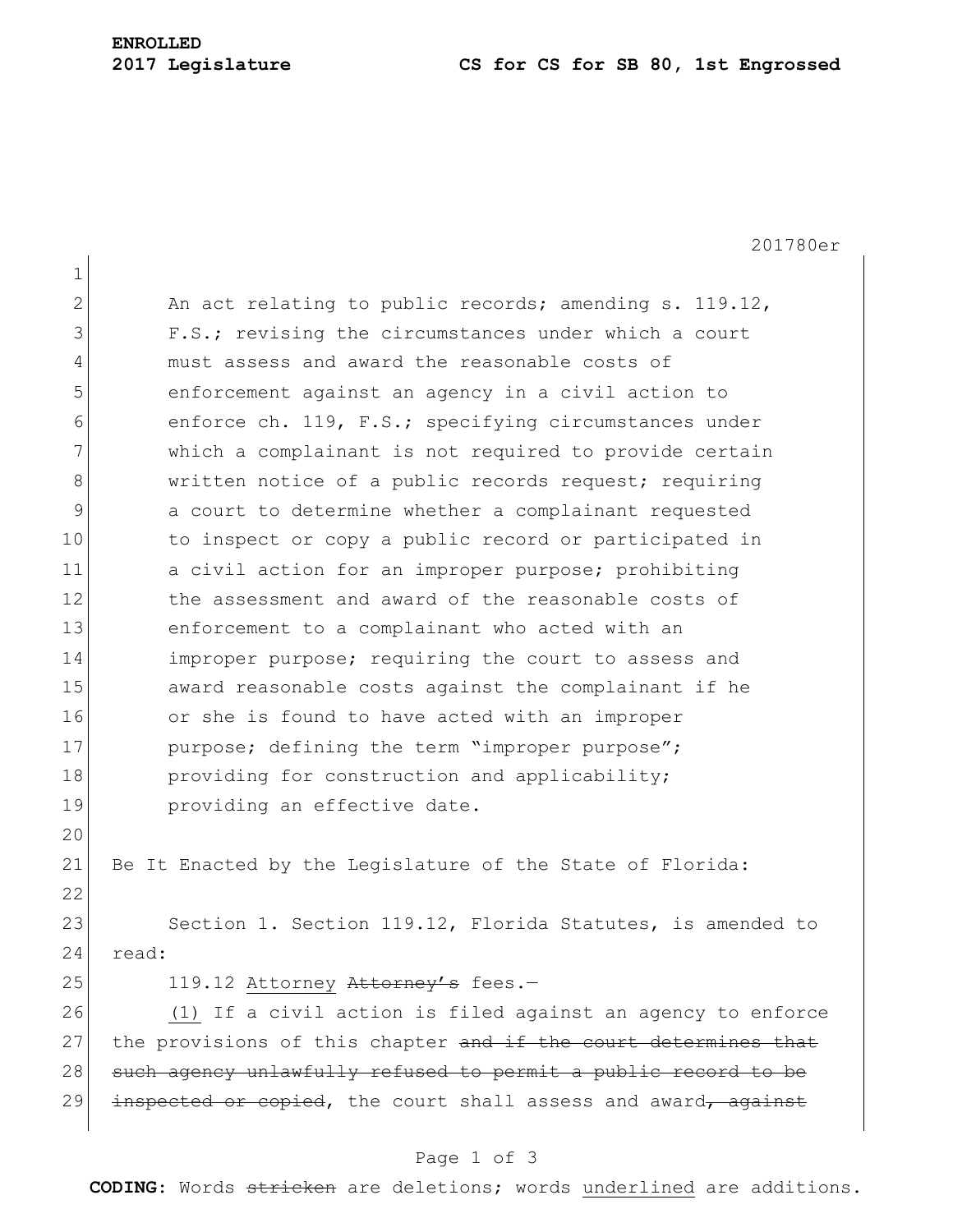# **2017 Legislature CS for CS for SB 80, 1st Engrossed**

201780er  $30$  the agency responsible, the reasonable costs of enforcement, 31 including reasonable attorney attorneys' fees, against the 32 responsible agency if the court determines that: 33 (a) The agency unlawfully refused to permit a public record 34 to be inspected or copied; and 35 (b) The complainant provided written notice identifying the 36 public record request to the agency's custodian of public 37 records at least 5 business days before filing the civil action, 38 except as provided under subsection (2). The notice period 39 begins on the day the written notice of the request is received 40 by the custodian of public records, excluding Saturday, Sunday, 41 and legal holidays, and runs until 5 business days have elapsed. 42 (2) The complainant is not required to provide written 43 notice of the public record request to the agency's custodian of 44 public records as provided in paragraph (1)(b) if the agency 45 does not prominently post the contact information for the 46 agency's custodian of public records in the agency's primary 47 administrative building in which public records are routinely 48 created, sent, received, maintained, and requested and on the  $49$  agency's website, if the agency has a website. 50 (3) The court shall determine whether the complainant 51 requested to inspect or copy a public record or participated in 52 the civil action for an improper purpose. If the court 53 determines there was an improper purpose, the court may not 54 assess and award the reasonable costs of enforcement, including 55 reasonable attorney fees, to the complainant, and shall assess 56 and award against the complainant and to the agency the 57 reasonable costs, including reasonable attorney fees, incurred 58 by the agency in responding to the civil action. For purposes of

## Page 2 of 3

**CODING**: Words stricken are deletions; words underlined are additions.